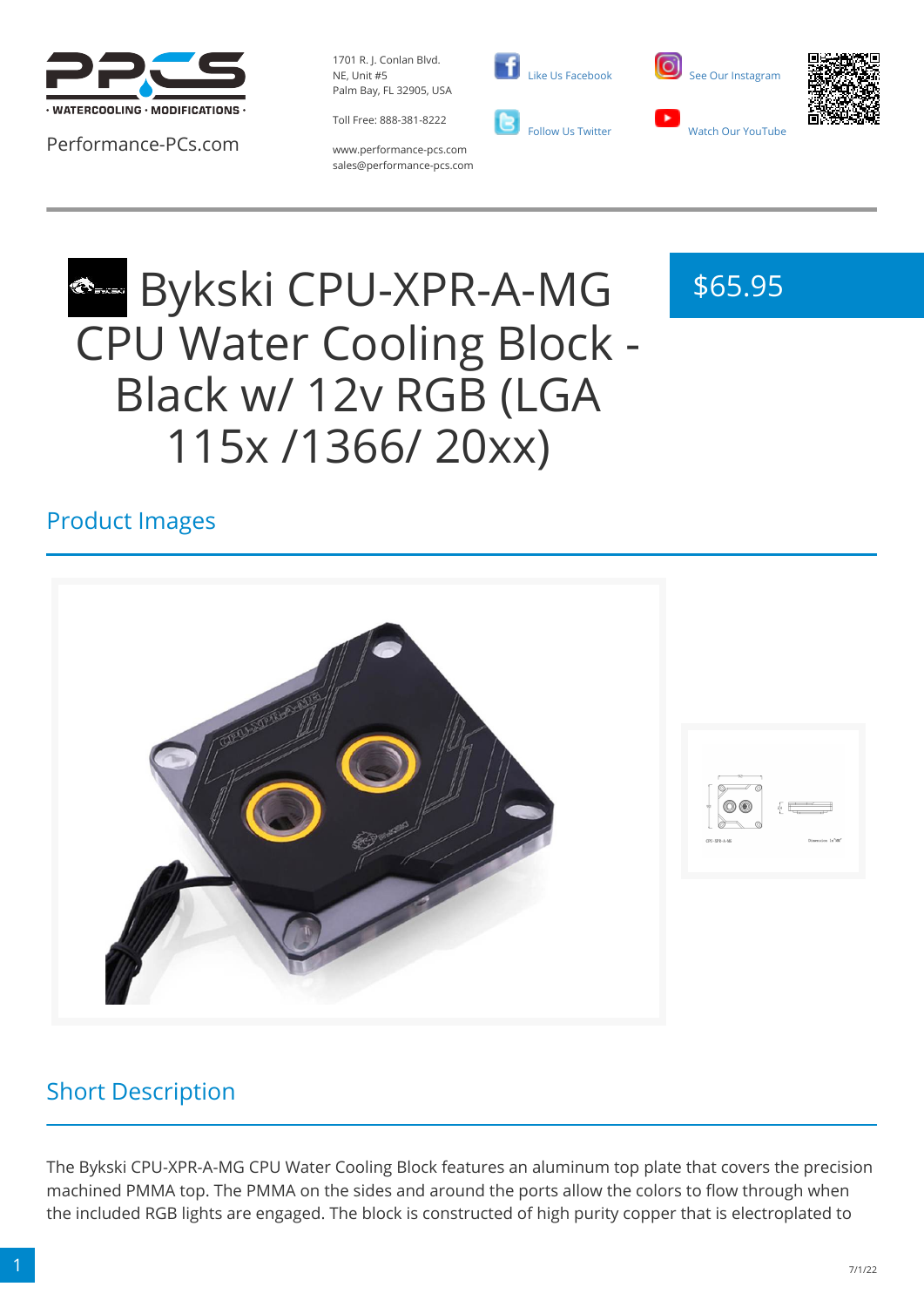prevent oxidation. A high flow design is used to allow maximum performance.

# **Description**

The Bykski CPU-XPR-A-MG CPU Water Cooling Block features an aluminum top plate that covers the precision machined PMMA top. The PMMA on the sides and around the ports allow the colors to flow through when the included RGB lights are engaged. The block is constructed of high purity copper that is electroplated to prevent oxidation. A high flow design is used to allow maximum performance.

### Features

- Finest Craftmanship
- Designed to Fit Standard G1/4 Thread Fittings

# Specifications

#### Specifications

- Model:CPU-XPR-A-MG
- Brand:Bykski
- Material:Electroplated High Purity Copper Base / PMMA Top / Aluminum Cover
- Thread:G1/4
- Channel:0.5mm

Compatibility

- Loop:Non-Aluminum
- Socket:Intel LGA 1150/1151/1155/1156 / LGA1366 / LGA 2011/2066
- Fittings:G 1/4 Thread



Parts Included

- 1x CPU Water Cooling Block
- 1x Mounting Hardware
- 1x 12v RGB lighting